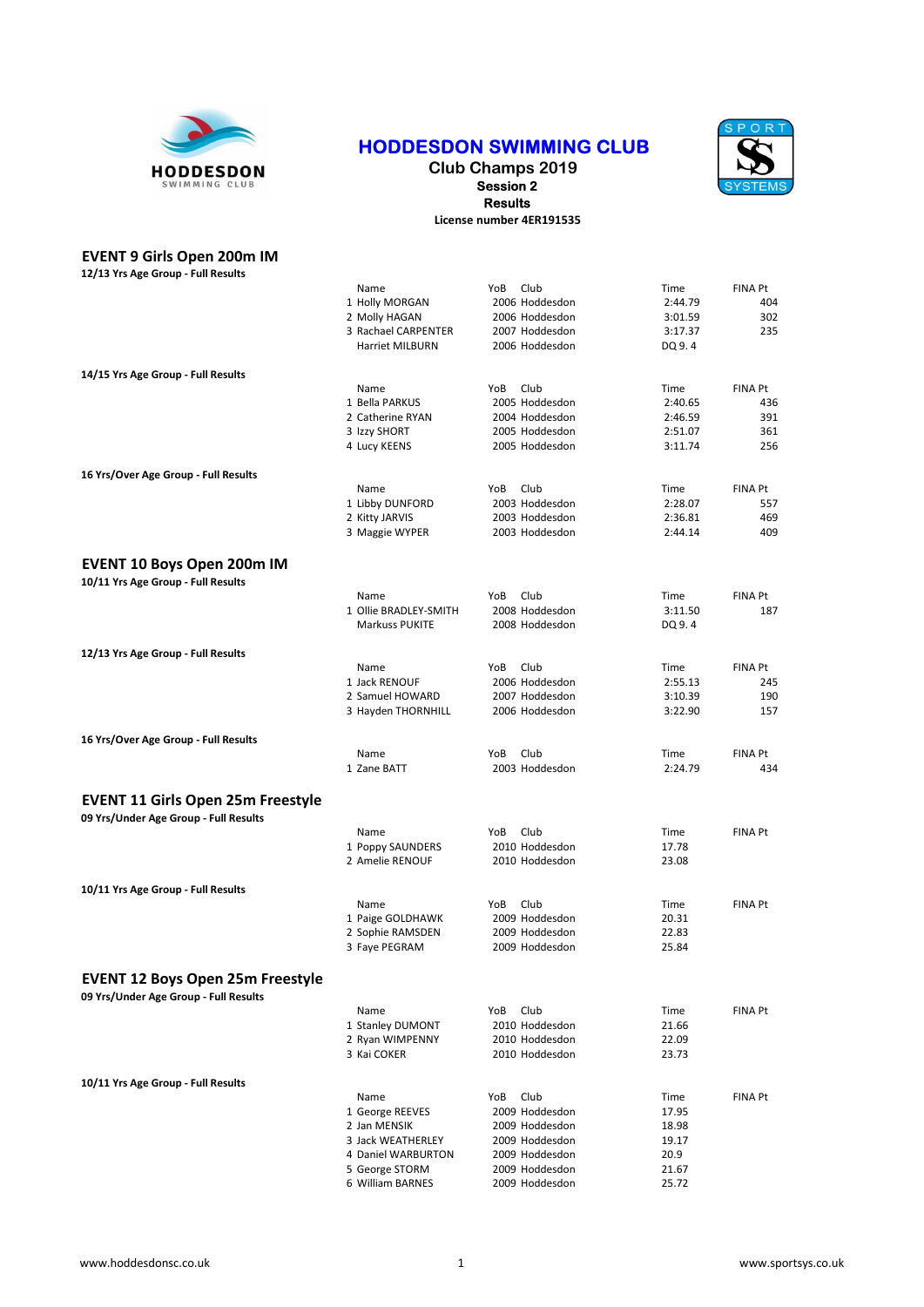| 12/13 Yrs Age Group - Full Results          |                          |     |                        |                |                |
|---------------------------------------------|--------------------------|-----|------------------------|----------------|----------------|
|                                             | Name                     | YoB | Club                   | Time           | <b>FINA Pt</b> |
|                                             | <b>Harry BURNS</b>       |     | 2007 Hoddesdon         | <b>DNC</b>     |                |
| <b>EVENT 13 Girls Open 100m Butterfly</b>   |                          |     |                        |                |                |
| 12/13 Yrs Age Group - Full Results          |                          |     |                        |                |                |
|                                             | Name                     | YoB | Club                   | Time           | <b>FINA Pt</b> |
|                                             | 1 Holly MORGAN           |     | 2006 Hoddesdon         | 1:15.94        | 371            |
|                                             | 2 Lily ROGERS            |     | 2006 Hoddesdon         | 1:23.53        | 279            |
|                                             | 3 Emily PICKARD          |     | 2006 Hoddesdon         | 1:33.30        | 200            |
|                                             |                          |     |                        |                |                |
| 14/15 Yrs Age Group - Full Results          | Name                     | YoB | Club                   | Time           | <b>FINA Pt</b> |
|                                             | 1 Bella PARKUS           |     | 2005 Hoddesdon         | 1:17.19        | 354            |
|                                             | 2 Catherine RYAN         |     | 2004 Hoddesdon         | 1:18.43        | 337            |
|                                             | 3 Abi LARKMAN            |     | 2004 Hoddesdon         | 1:19.44        | 324            |
|                                             | 4 Izzy SHORT             |     | 2005 Hoddesdon         | 1:20.81        | 308            |
| 16 Yrs/Over Age Group - Full Results        |                          |     |                        |                |                |
|                                             | Name                     | YoB | Club                   | Time           | <b>FINA Pt</b> |
|                                             | 1 Libby DUNFORD          |     | 2003 Hoddesdon         | 1:06.54        | 552            |
|                                             | 2 Kitty JARVIS           |     | 2003 Hoddesdon         | 1:13.18        | 415            |
|                                             | 3 Lucy HINKS             |     | 2003 Hoddesdon         | 1:13.75        | 406            |
|                                             | 4 Ellis BURROUGHS        |     | 2003 Hoddesdon         | 1:28.01        | 238            |
|                                             | 5 Lara FAHY              |     | 2003 Hoddesdon         | 1:28.03        | 238            |
| <b>EVENT 14 Boys Open 100m Butterfly</b>    |                          |     |                        |                |                |
| 10/11 Yrs Age Group - Full Results          |                          |     |                        |                |                |
|                                             | Name                     | YoB | Club                   | Time           | <b>FINA Pt</b> |
|                                             | 1 Maxwell HOZIER         |     | 2009 Hoddesdon         | 1:35.31        | 128            |
|                                             |                          |     |                        |                |                |
| 12/13 Yrs Age Group - Full Results          | Name                     | YoB | Club                   | Time           | FINA Pt        |
|                                             | 1 Jack RENOUF            |     | 2006 Hoddesdon         | 1:28.65        | 159            |
|                                             |                          |     |                        |                |                |
| 14/15 Yrs Age Group - Full Results          |                          |     |                        |                |                |
|                                             | Name                     | YoB | Club                   | Time           | <b>FINA Pt</b> |
|                                             | 1 Zac HOZIER             |     | 2004 Hoddesdon         | 1:08.94        | 339            |
| 16 Yrs/Over Age Group - Full Results        |                          |     |                        |                |                |
|                                             | Name                     | YoB | Club                   | Time           | <b>FINA Pt</b> |
|                                             | 1 Dominic MCCARTHY       |     | 2002 Hoddesdon         | 1:04.00        | 423            |
|                                             | 2 Ian WIMPENNY           |     | 1977 Hoddesdon         | 1:04.87        | 407            |
|                                             | 3 Jamie SIRETT           |     | 1988 Hoddesdon         | 1:06.15        | 383            |
|                                             | 4 Zane BATT              |     | 2003 Hoddesdon         | 1:09.21        | 335            |
| <b>EVENT 15 Girls Open 50m Breaststroke</b> |                          |     |                        |                |                |
| 10/11 Yrs Age Group - Full Results          |                          |     |                        |                |                |
|                                             | Name                     | YoB | Club                   | Time           | <b>FINA Pt</b> |
|                                             | Paige GOLDHAWK           |     | 2009 Hoddesdon         | DQ 7.4         |                |
| 12/13 Yrs Age Group - Full Results          |                          |     |                        |                |                |
|                                             | Name                     | YoB | Club                   | Time           | <b>FINA Pt</b> |
|                                             | 1 Molly HAGAN            |     | 2006 Hoddesdon         | 40.41          | 356            |
|                                             | 2 Holly MORGAN           |     | 2006 Hoddesdon         | 40.62          | 350            |
|                                             | 3 Rachael CARPENTER      |     | 2007 Hoddesdon         | 44.26          | 270            |
|                                             | 4 Lily ROGERS            |     | 2006 Hoddesdon         | 46.38          | 235            |
|                                             | 5 Issys COKER            |     | 2007 Hoddesdon         | 50.51          | 182            |
|                                             | 6 Harriet MILBURN        |     | 2006 Hoddesdon         | 55.87          | 134            |
|                                             | 7 Gabrielle D'ABREU-WHIT |     | 2006 Hoddesdon         | 56.86          | 127            |
|                                             | <b>Tiffany JONES</b>     |     | 2006 Hoddesdon         | <b>DNC</b>     |                |
|                                             | Diara ZEQIRI             |     | 2006 Hoddesdon         | <b>DNC</b>     |                |
| 14/15 Yrs Age Group - Full Results          |                          |     |                        |                |                |
|                                             | Name<br>1 Abi LARKMAN    | YoB | Club<br>2004 Hoddesdon | Time           | FINA Pt        |
|                                             | 2 Catherine RYAN         |     | 2004 Hoddesdon         | 38.25<br>40.84 | 419<br>344     |
|                                             | 3 Lucy KEENS             |     | 2005 Hoddesdon         | 51.57          | 171            |
|                                             |                          |     |                        |                |                |
| 16 Yrs/Over Age Group - Full Results        | Name                     | YoB | Club                   | Time           | <b>FINA Pt</b> |
|                                             | 1 Libby DUNFORD          |     | 2003 Hoddesdon         | 36.57          | 480            |
|                                             | 2 Maggie WYPER           |     | 2003 Hoddesdon         | 37.09          | 460            |
|                                             | 3 Lucy HINKS             |     | 2003 Hoddesdon         | 43.74          | 280            |
|                                             | 4 Lara FAHY              |     | 2003 Hoddesdon         | 49.15          | 197            |